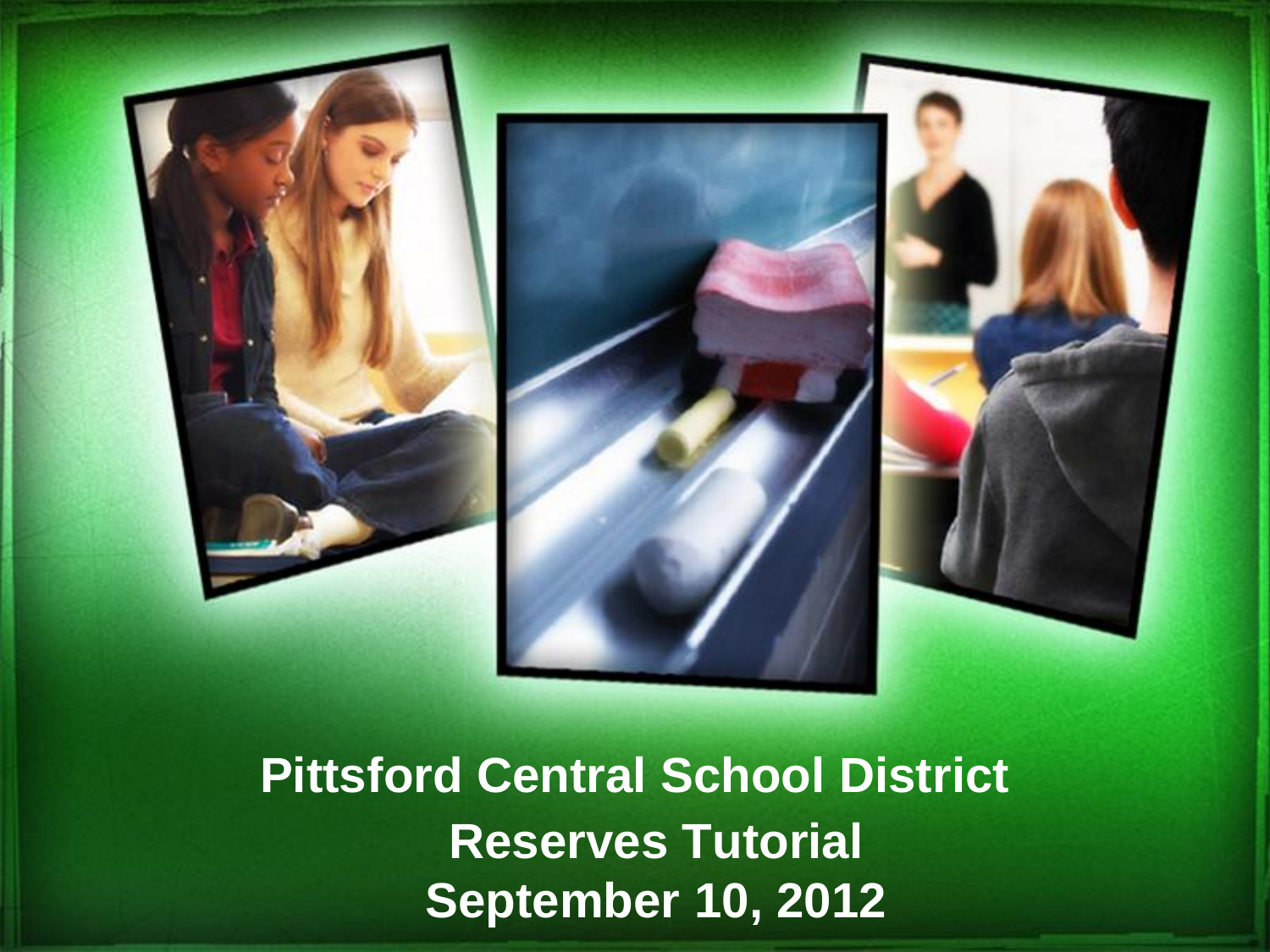## **Reserves, why are they needed?**

### **District Overview**

- The establishment and funding of reserves is tantamount in promoting fiscal and tax stability in uncertain times.
- Strict adherence to laws governing specific reserves is required. Different reserves require different combinations of voter or Board of Education authorization to:
	- Establish the reserve
	- Fund the reserve
	- Expend from / use the reserve
- The District's philosophy is supported and encouraged by the NYS Comptroller, as evidenced by his "Local Government Guide – Reserve Funds."

### **New York State Comptroller**

- "Saving for future projects, acquisitions, and other allowable purposes is an important planning consideration for school districts. Reserve funds provide a mechanism for **legally** saving money to finance all or part of future infrastructure, equipment and other requirements."
- "Reserve funds can also provide a degree of financial stability by reducing reliance on indebtedness and/or levying additional tax to finance capital projects."
- "In uncertain economic times, reserve funds can also provide officials with a welcomed budgetary option that can help mitigate the need to cut services or to raise taxes."
- "In good economic times, money not utilized for current purposes can often be set aside in reserves for future use and stability."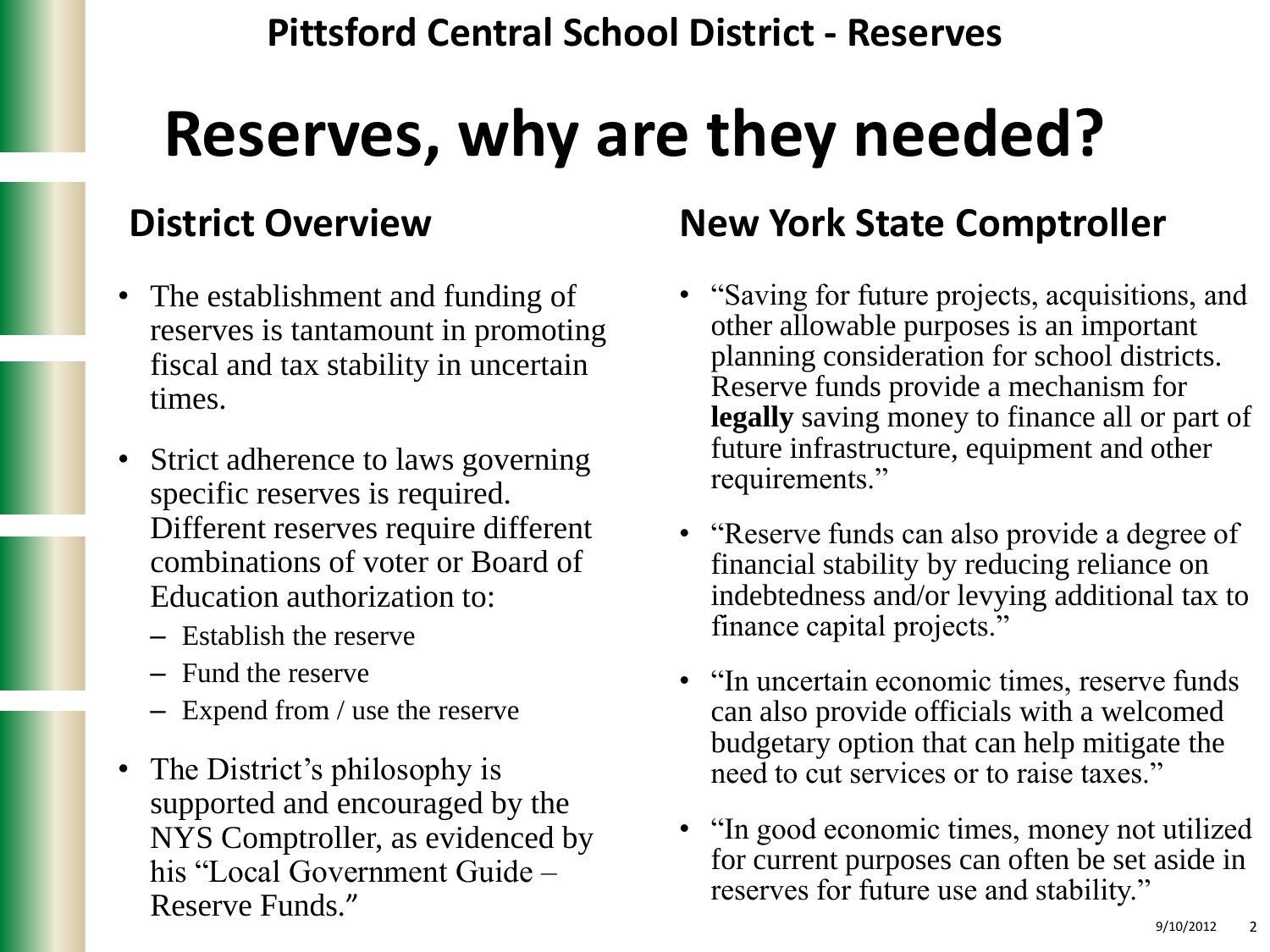## **Reserves, how to manage them**

### **District Philosophy**

- The judicious use of reserves is prudent financial management for a school district just as it is for the private sector and savings accounts are for individuals.
- The district does not view reserves as a way to stock pile over-collected revenue, but to plan conservatively and manage costs aggressively to provide unexpended year-end funds to be placed in reserves to:
	- Provide future tax stability
	- Stave off potential mid-year reductions during times of unanticipated reduced revenue and/or cost spikes
- The District believes that when the voters approve a budget in May and pay the resultant taxes in September they have agreed to receive the programs and services contained in that budget. The District is committed to delivering on that agreement and needs reserves as a contingency plan for unforeseen events.

### **New York State Comptroller**

- "The practice of planning ahead and systematically saving for capital acquisitions and other contingencies is considered prudent management."
- "Saving for future needs can reduce or eliminate interest and other costs associated with debt issuances."
- "Certain reserve funds can be utilized to help protect the budget against known risks (i.e., lawsuit) or unknown risks (i.e., natural disaster)."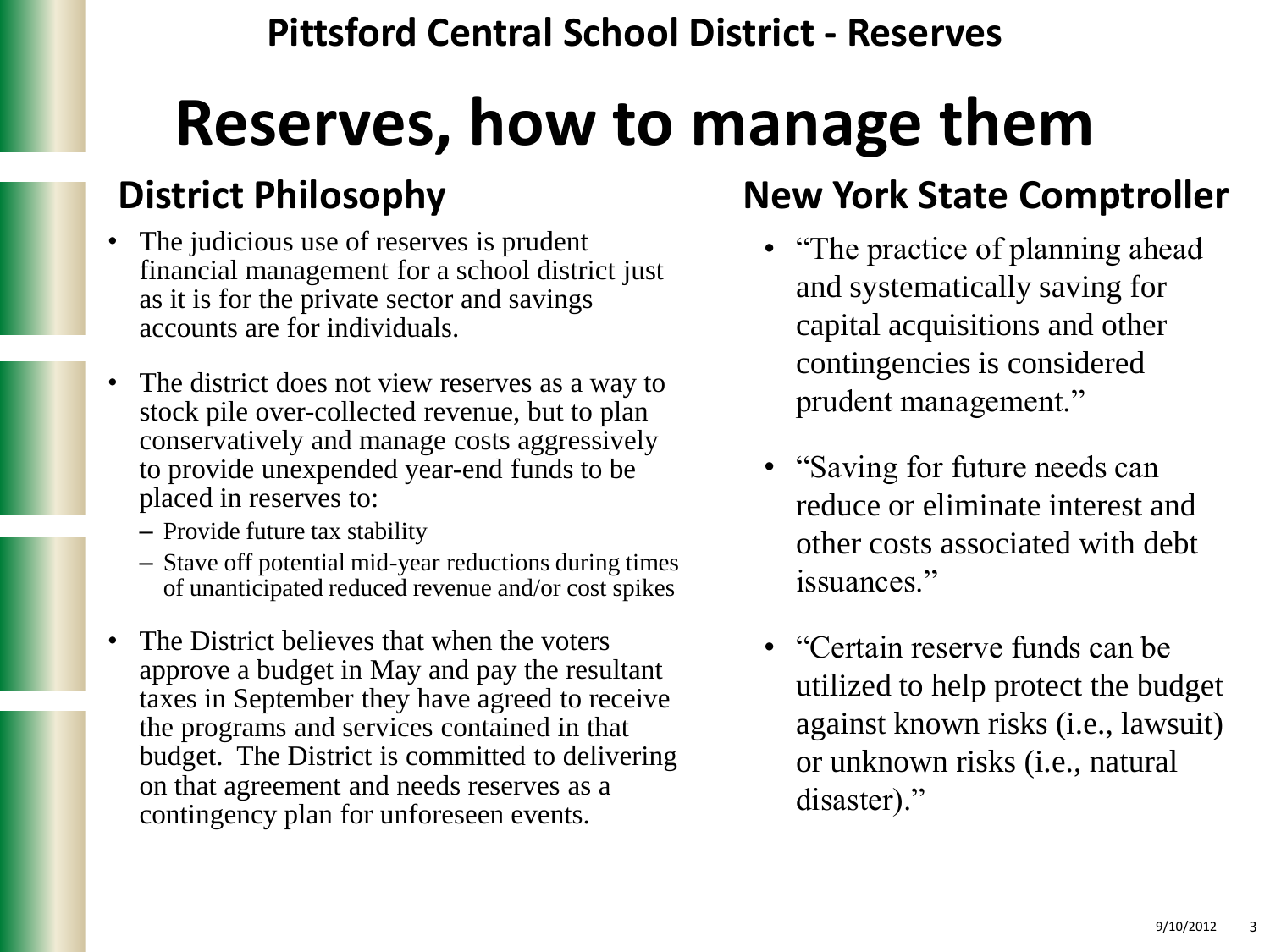# **What is a surplus and why have one?**

- NYS law mandates that, unlike some municipalities, school districts cannot expend more than the budget the voters authorized. Regardless of known or unknown events, expenditures can be no greater than the budget approved by the voters.
- Therefore, the District uses a conservative budget plan that is inherent with some degree of uncertainty to stave off mid-year cuts to instructional programs.
	- During these very uncertain economic times, there are several external forces that can swiftly and adversely impact a budget projection made one year previous.
- This practice has allowed the District to weather certain mid-year events without significantly impacting instructional programs:
	- Sales Tax Reductions
	- State Aid Reductions
	- Expense hikes fuel, utilities, retirement systems, health insurance, Federal & State Mandates
- The Board of Education, the Audit Oversight Committee and the District's auditors annually review any year-end surpluses and determine the best use, including:
	- Transfers as permitted by law to an authorized reserve fund
	- And/or to be used to reduce the ensuing year's Tax Levy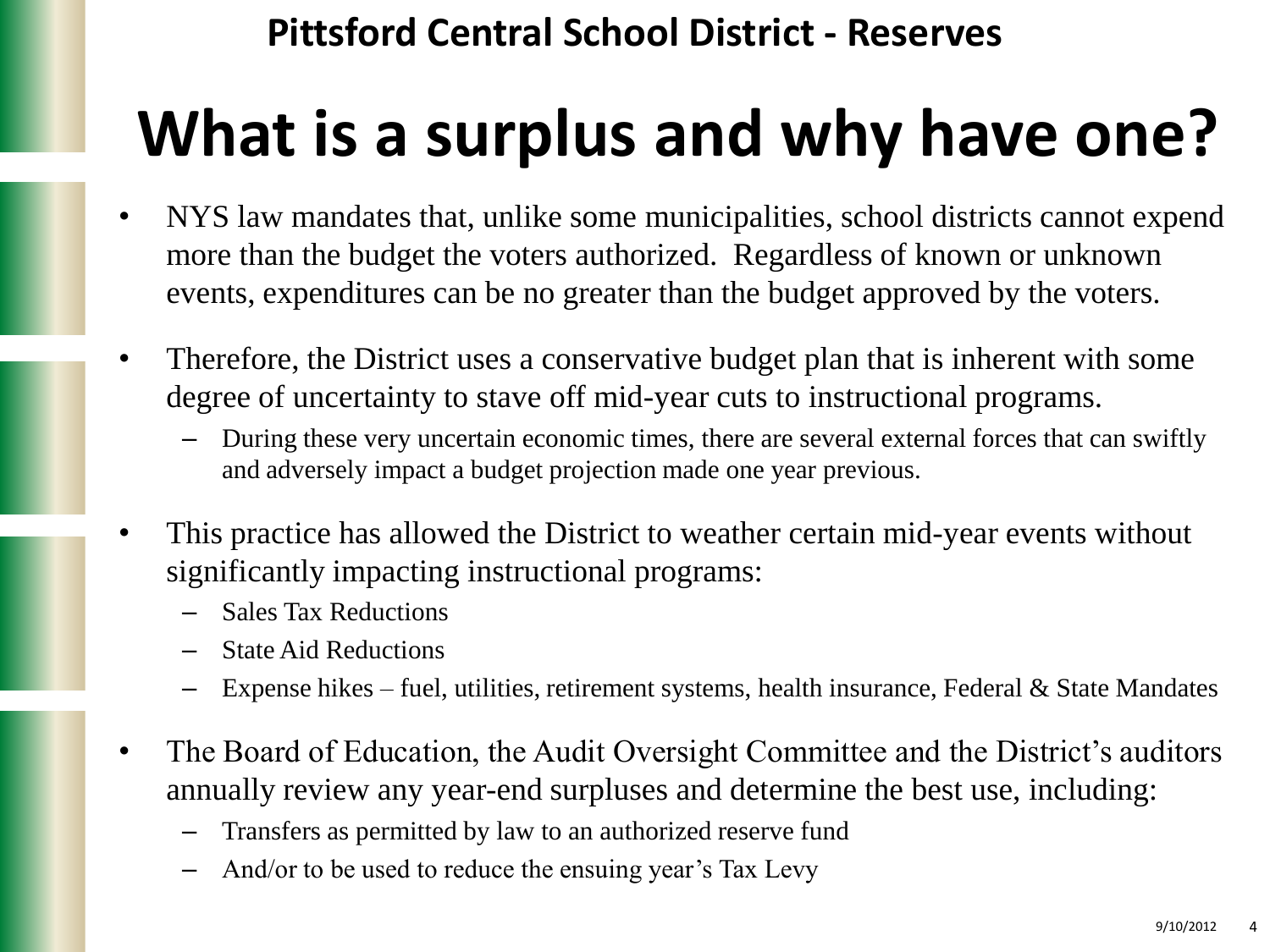## **What is a surplus and why have one?** (continued)

- This budgeting practice has been endorsed by Moody's Rating Agency, (counterpart to an individual's credit rating) which recently upgraded the District's Bond Rating to Aa1 (High Quality), noting:
	- *"The upgrade to Aa1 reflects the management"s conservative budgeting practices which have resulted in a healthy reserve position and strong liquidity levels. The high quality rating reflects a trend of strong financial performance into the long-term………"*
	- This is the type of comment and advice a person would be looking for if they were considering investing in a corporation. The Board of Education feels strongly that the community invests in their school annually and the Board is committed to protecting that investment and delivering the best educational value possible in the most fiscally sound manner.
	- Moody's also advised, *"currently most municipalities are experiencing "downgrading" of their bond rating due to not having strong financial positions and uncertain long-term future.*"  $\frac{9}{100/2012}$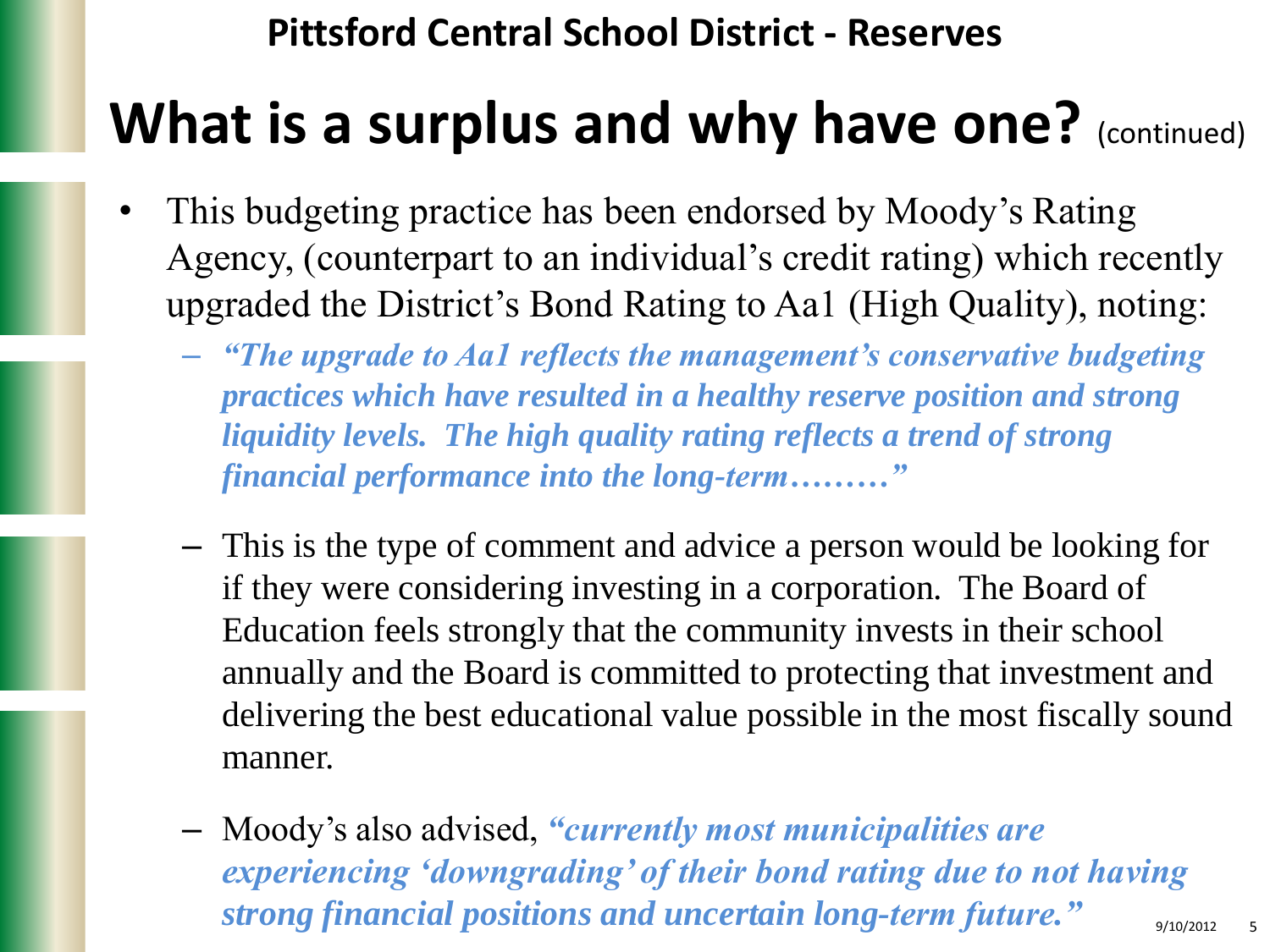### **Pittsford Central School District – Reserve Funds**

- Below are a few recent examples of the benefits of reserve funds:
	- The Capital Reserve Projects approved in the last four years allowed the District to not levy additional taxes to pay:
		- \$424,000 per year in debt service bond payments (annual budget relief)
		- If bonded over the term of both bond issues, \$3.3 million in interest would have been paid, the equivalent of 63% of the cost of both improvement projects
	- Tax Certiorari absorbed more than \$400,000 of prior year tax refunds related to court ordered assessment settlements.
	- Self-Funded Dental mitigates the annual budget from paying administrative and insurance premium costs.
- "Legally established reserves can provide many benefits to a school district and its taxpayers. However, reserves and their legal constraints can be complicated, resulting in confusion when their purpose is not clearly understood by the community." (NYS Comptroller)
	- **The purpose of this document is to provide a summary of the Pittsford Central School District's Reserve Picture and Management Strategy.**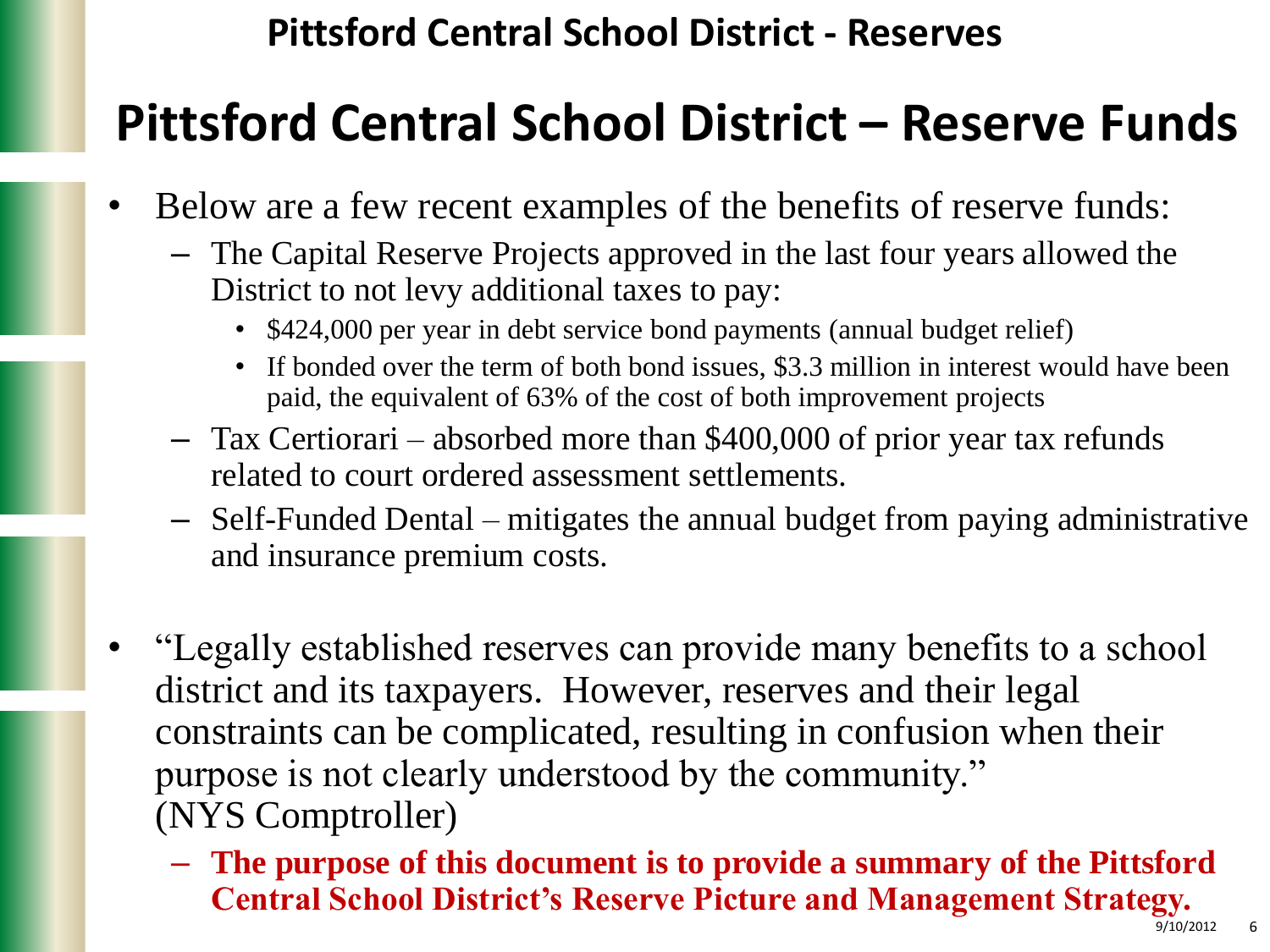# *Pittsford Central School District*  **Reserve Fund Inventory & Definitions**

- Capital Bus Purchase Reserve *Ed Law 3651*
	- To replace buses without levying additional taxes and/or issuing debt
	- State Aid received replenishes the reserve
	- Required Approvals:
		- Voter to establish and expend from
		- Board of Education to fund within the voter authorized maximum amount
	- Established in 2009, maximum deposit \$10.5 million, term 10 years
- Capital Reserve *Ed Law 3651*
	- For the refurbishment and replacement of facilities, infrastructure and equipment without levying additional taxes or issuing debt
	- State Aid received replenishes the reserve
	- Required Approvals:
		- Voter to establish and expend from
		- Board of Education to fund within the voter authorized maximum amount
	- Established in 2007, maximum deposit \$14 million, term 10 years
	- Extended by voters in 2011, maximum deposited \$39 million, term 20 years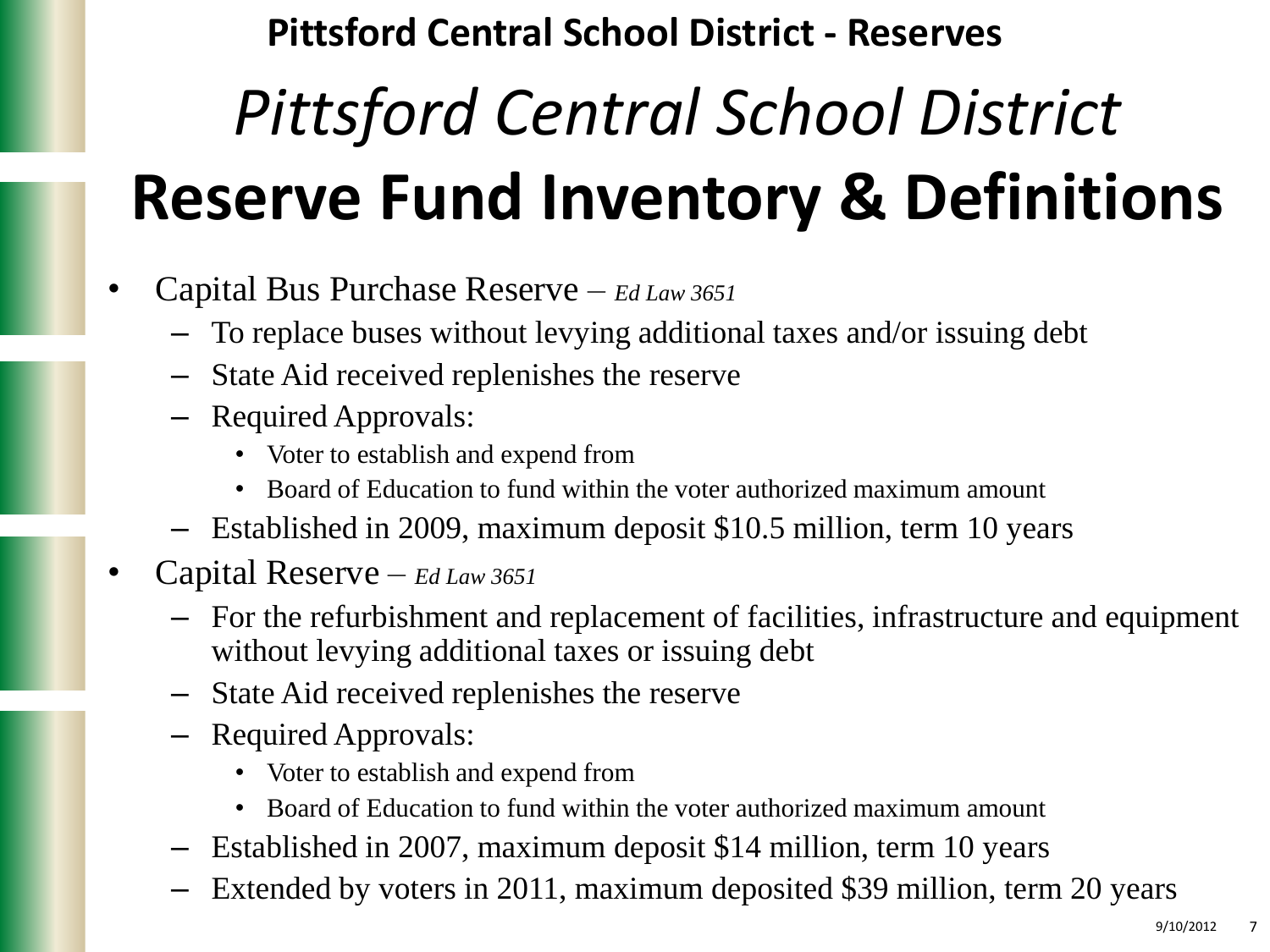# *Pittsford Central School District*  **Reserve Fund Inventory & Definitions**

- Insurance Reserve *GML sec 6-n*
	- To pay loss and claims not covered by an insurance policy.
	- Allows the District to cover higher deductibles on insurance thus reducing annual budget insurance premium costs.
	- To eliminate annual premium and administration costs, the District operates "Self -Funded" insurance programs for Employee Dental and Student Accident. Therefore the reserve must, at minimum, cover these potential loss claims.
	- The Board of Education may establish, fund and by resolution expend from for legal purposes or if excess funds, may transfer to other reserves.
- Unemployment Insurance Reserve *GML sec 6-m*
	- To pay unemployment claims made to the NYS Unemployment.
	- Promotes budget stability by:
		- During times of budget/staffing reductions, the budget does not have to inherit the unemployment expense, thus maximizing the full favorable impact of the budget reductions.
	- The Board of Education may establish, fund and by resolution expend from for legal purposes or if excess funds, may transfer to other reserves.
- Liability Reserve *Ed Law 1709 (8)c*
	- May be used to fund property loss, liability claims, litigation and legal judgments.
	- The Board of Education may establish, fund and by resolution expend from for legal purposes.
	- Voter authorization is required to transfer funds out of this reserve to any other reserve.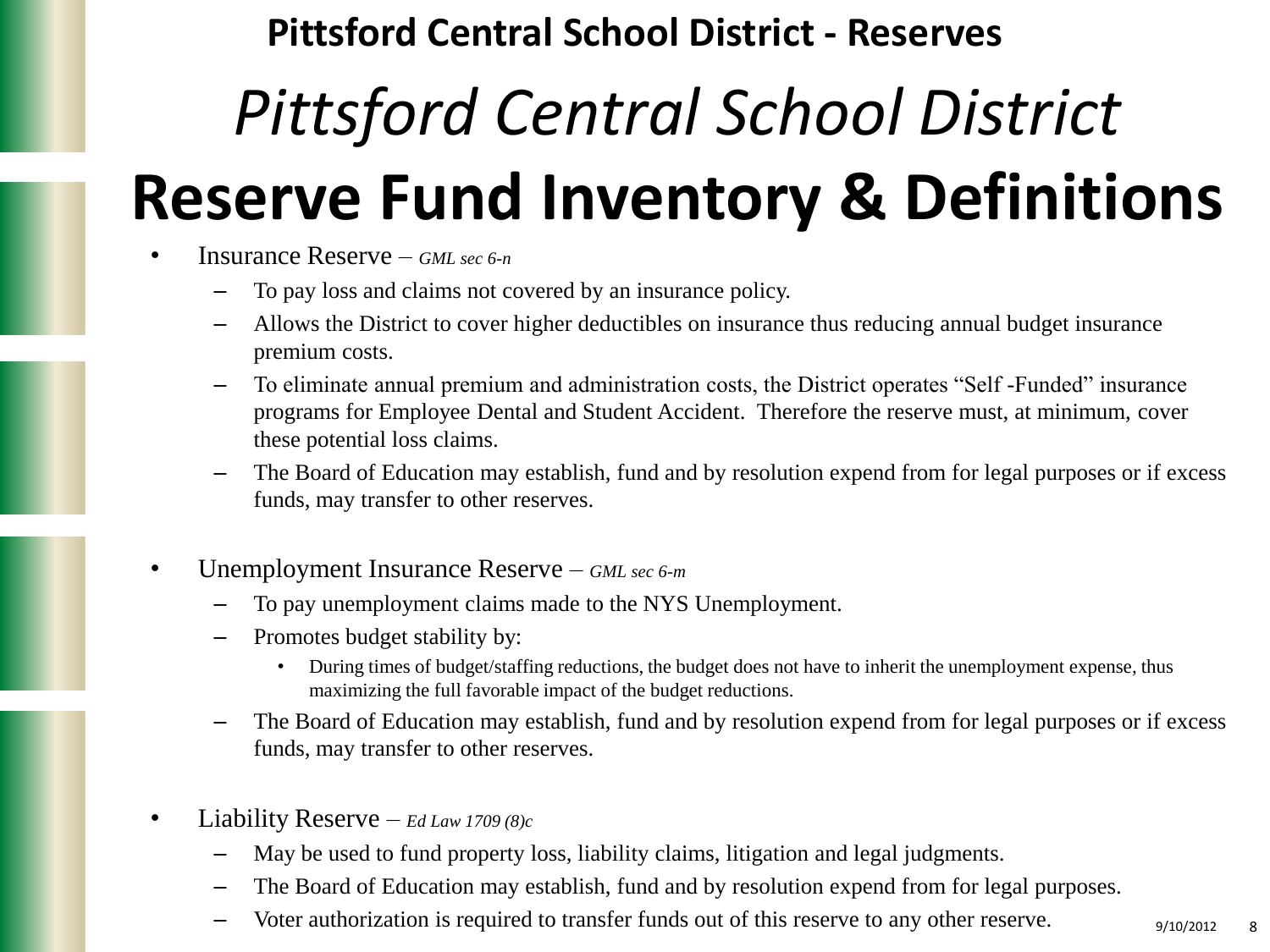## *Pittsford Central School District*  **Reserve Fund Inventory & Definitions Pittsford Central School District - Reserves**

- Tax Certiorari *Ed Law 3651.1-a*
	- To pay the reasonably estimated costs of pending property tax assessment challenges (tax certiorari) after taxes have been collected.
	- Protects the budget from often expensive and unanticipated expenses to refund property owners for taxes paid in prior years.
		- **2010-2011 Fiscal year the judge reduced the assessments for two businesses by more than \$21 million for the past two years, resulting in a refund of more than \$560,000. As a result the reserve was depleted, but it prevented an unanticipated expenditure to the budget and mid-year reduction of programs and services.**
	- The Board of Education may establish, fund and by resolution expend from for legal purposes or if excess funds, may transfer to the General Fund.
- Employee Benefits Accrued Liability *GML 6-p*
	- To fund earned but unused sick and vacation time (compensated absences) that an employee is due per Collective Bargaining Agreement upon leaving service.
	- Promotes budget stability by:
		- **During difficult times, the budget does not have to inherit the compensated absence expense, thus maximizing the full favorable impact of savings attributed to retirements.**
- Employee Retirement Contribution Reserve
	- To fund cost spikes in the District's portion of NYS Employee's Retirement System costs, thereby providing annual budget stability by absorbing these cost increases without raising taxes.
		- **The NYS Comptroller establishes annually a rate that the employer must pay to ERS for every dollar of salary an ERS member employee earns.**
		- **For 2012-2013 year the rate will increase 16% from 16.3% to 18.9% of employee salary the District**  $\frac{1}{9}$   $\frac{10}{2012}$ **must pay to the ERS.**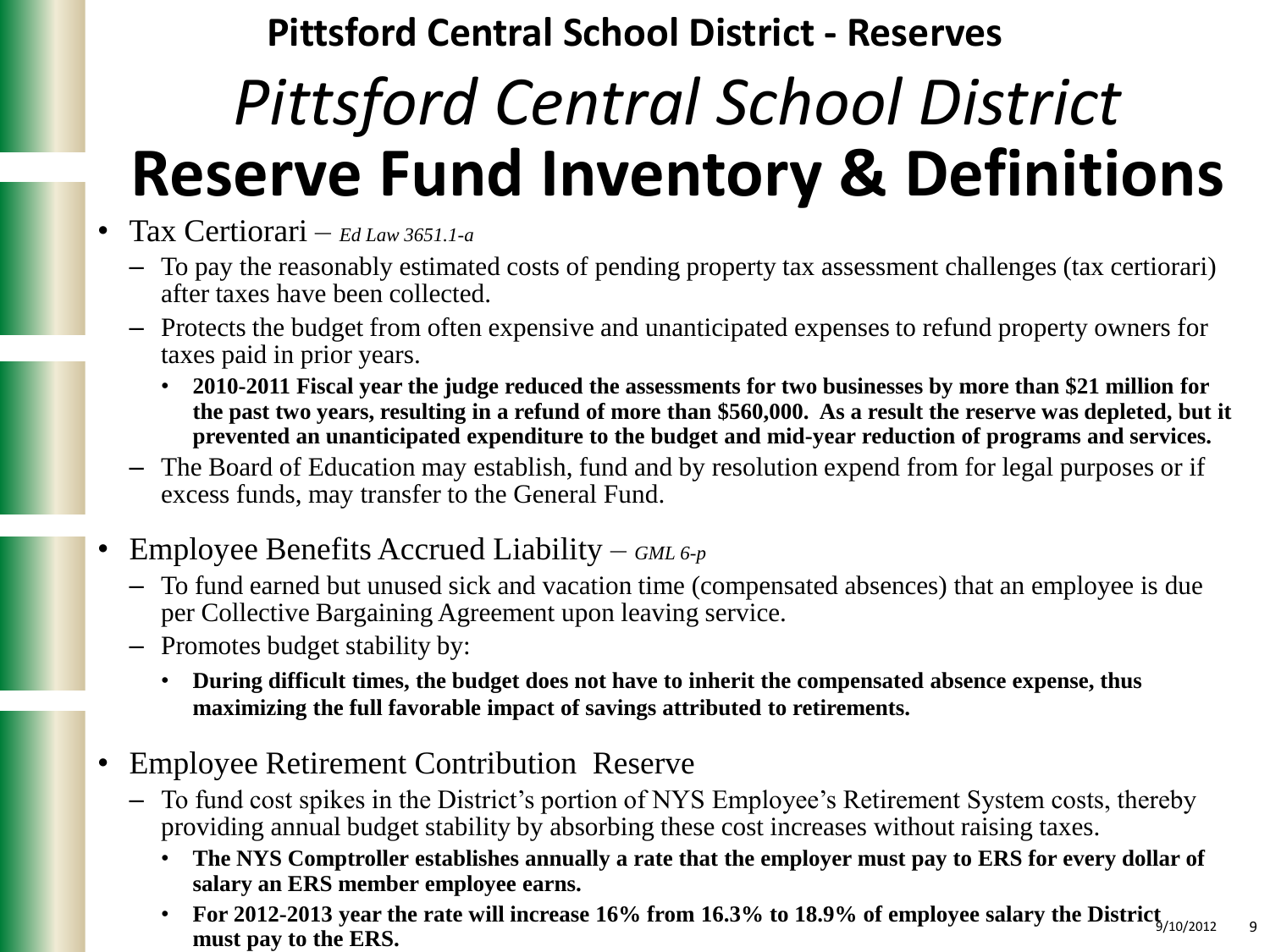## **Reserved Fund Balance**

| <b>Reserve</b>                                       | <b>Audited Balance</b><br>June 30, 2011 | 2011-12<br><b>Interest</b> | 2011-12<br><b>Use and</b><br><b>Transfers</b><br>In/Out | 2011-2012<br><b>Year-End</b><br><b>Transfers In</b> | 2012-2013<br><b>Budget</b><br><b>Assumptions</b> | <b>Estimated Balance</b><br>June 30, 2012 |
|------------------------------------------------------|-----------------------------------------|----------------------------|---------------------------------------------------------|-----------------------------------------------------|--------------------------------------------------|-------------------------------------------|
| <b>Bus Purchase</b>                                  | 4,319,162                               | 34,042                     | $-1,087,000$                                            | 1,306,647                                           | $-1,087,000$                                     | 3,485,851                                 |
| <b>Capital</b>                                       | 11,064,749                              | 31,461                     |                                                         | 2,500,000                                           |                                                  | 13,596,210                                |
| <b>Insurance</b>                                     | 1,225,954                               | 3,948                      |                                                         |                                                     |                                                  | 1,229,902                                 |
| <b>Unemployment</b>                                  | 478,853                                 | 1,513                      | $-34,792$                                               | 25,000                                              | $-25,000$                                        | 445,574                                   |
| <b>Liability</b>                                     | 1,670,114                               | 5,379                      |                                                         |                                                     |                                                  | 1,675,493                                 |
| <b>Tax Certiorari</b>                                | 689,317                                 | 2,459                      | 282,752                                                 |                                                     |                                                  | 974,528                                   |
| <b>Employee Benefits Accrued</b><br><b>Liability</b> | 2,089,770                               | 6,501                      | $-156,834$                                              | 200,000                                             | $-400,000$                                       | 1,739,437                                 |
| <b>Employee Retirement</b>                           | 2,086,260                               | 6,461                      | $-153,000$                                              | 203,000                                             | $-203,000$                                       | 1,939,721                                 |
| <b>Total Reserved Fund</b><br><b>Balance</b>         | 23,624,179                              | 91,764                     | $-1,148,874$                                            | 4,234,647                                           | $-1,715,000$                                     | 25,086,716                                |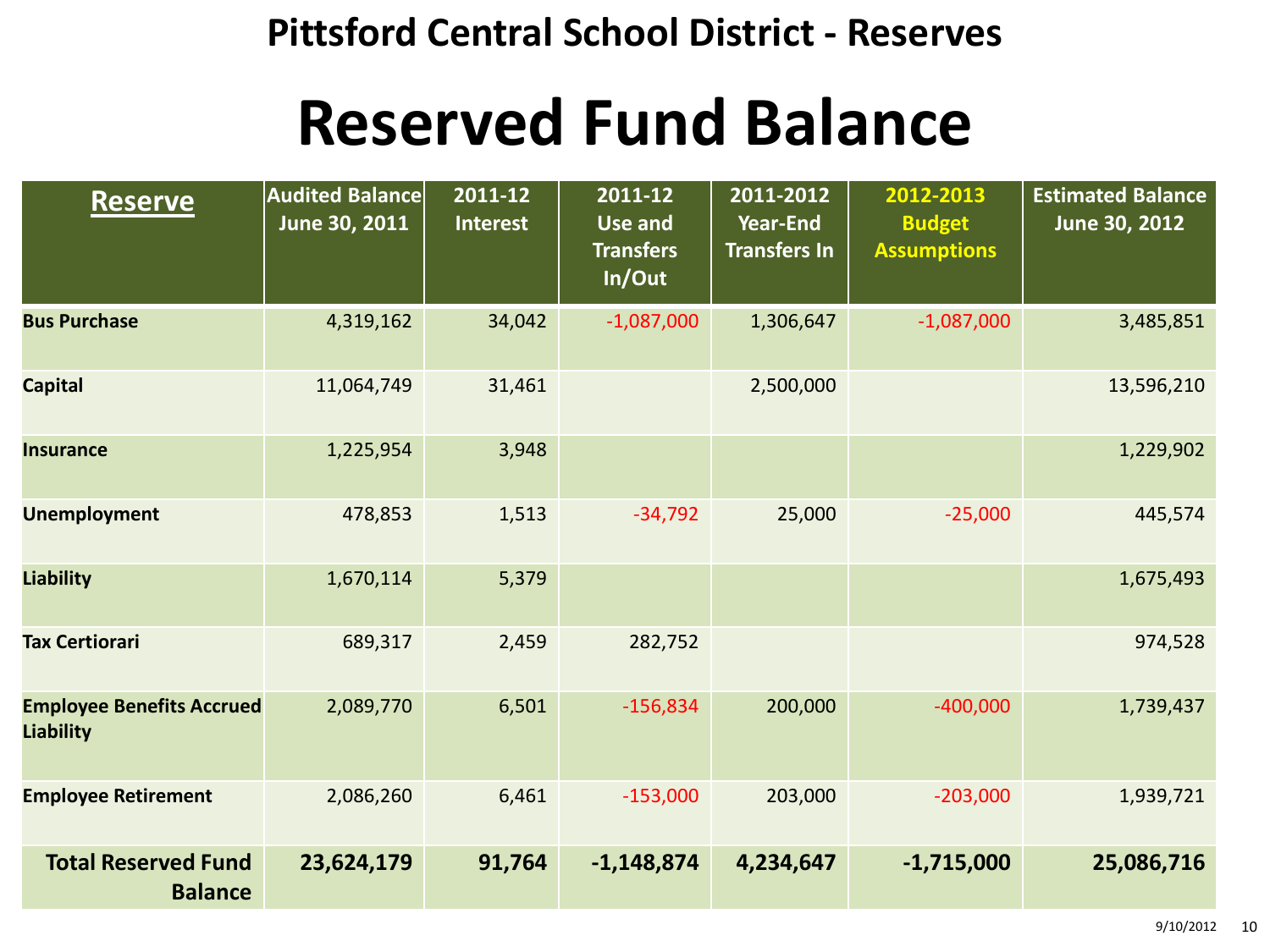

- More than 68% of Reserves are for Capital and Bus Purchases as approved by the voters.
	- Neither reserve is fully funded, so annual increases when possible are normal.
	- Voters approved the deposit of Building and Transportation Aid directly related to prior year uses of the reserve as a means of replenishing the reserve. Therefore another reason for annual growth.
- Total Reserves comprise approximately 22% of the total budget, with 7% being for non-capital purposes.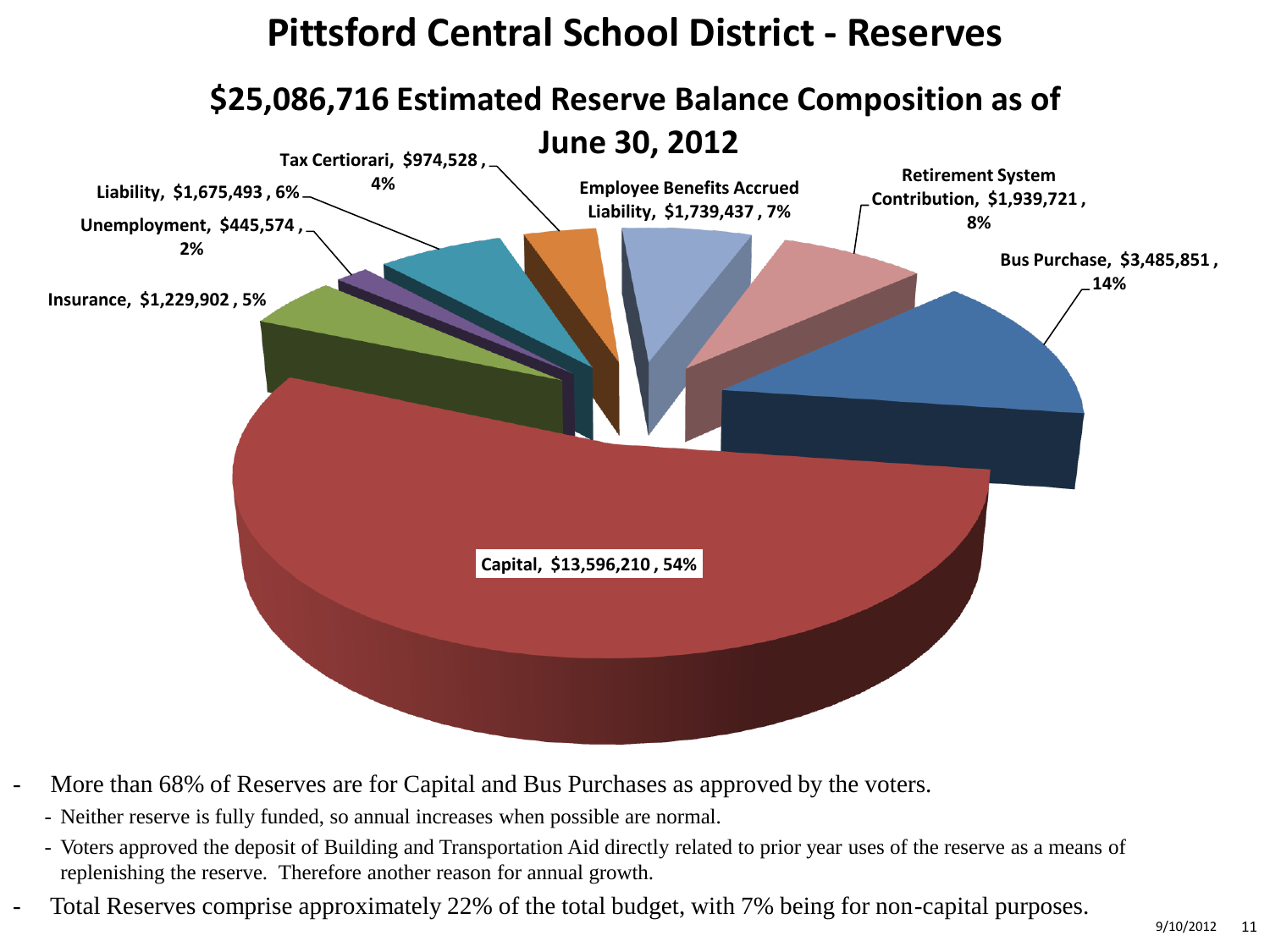## **Comptroller Reserve Analysis Pittsford Central School District - Reserves**



The above was taken from a NYS Comptroller's Audit Report of a school's use of reserves and compared with the same information for Pittsford CSD.

- The Comptroller determined the other school's use of reserves excessive primarily because their reserve balance was almost equal to what they received from taxes annually.
- In contrast, the PCSD example demonstrates a continuous margin between reserves and fund balance, as well as a history of managed use of reserves to stabilize tax levy spikes and minimize growth.
- The Comptroller analysis used an analogy of "managing risk versus hoarding." 9/10/2012 12